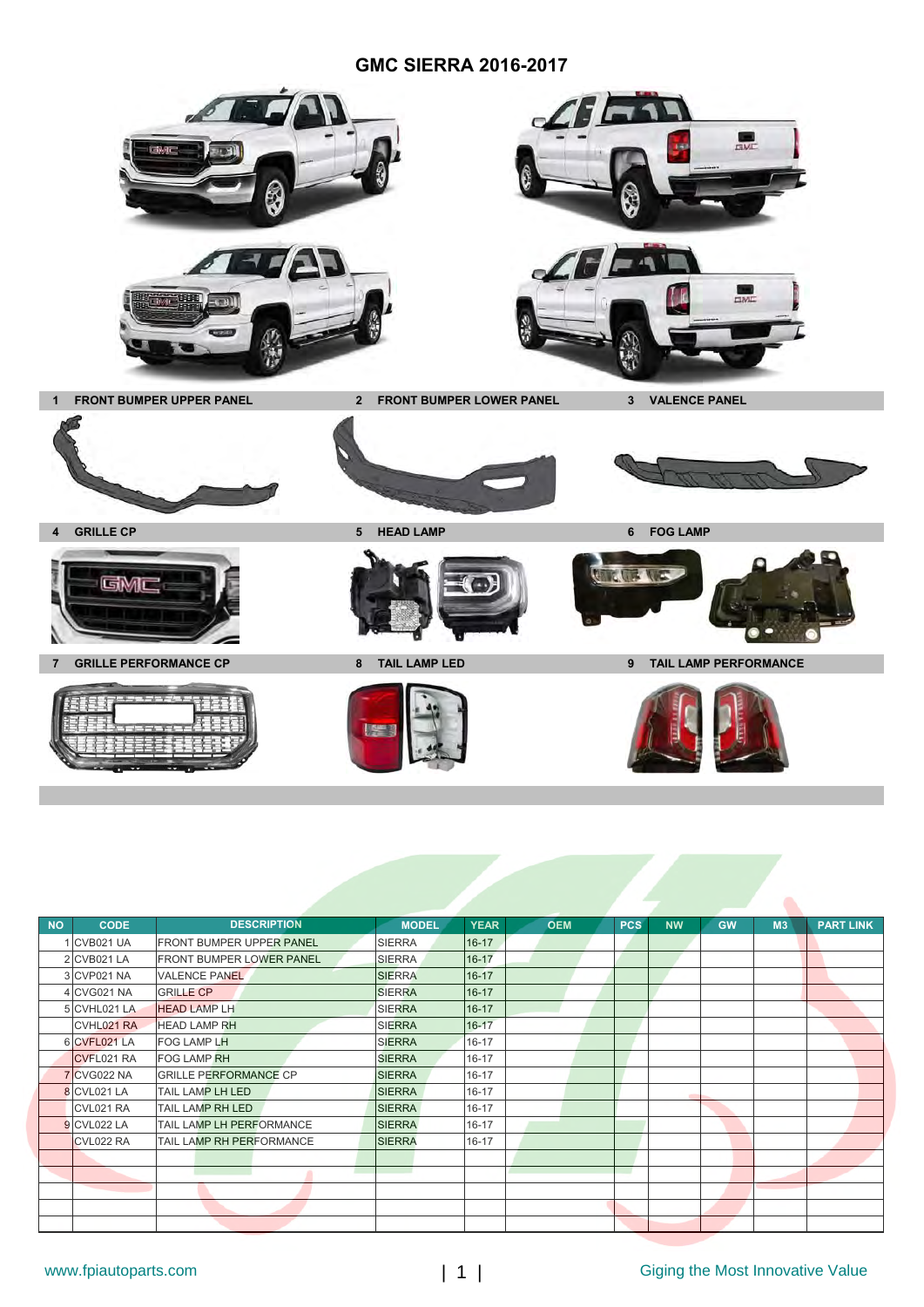## **GMC SILVERADO 2014**





**4 DOOR MOULDING SET EXTRA CAB CHROME**



| <b>NO</b> | <b>CODE</b>  |                                        | <b>DESCRIPTION</b> | <b>MODEL</b>    | <b>YEAR</b> | <b>OEM</b>                                        | <b>PCS</b> | <b>NW</b> | <b>GW</b> | M <sub>3</sub> | <b>PART LINK</b> |
|-----------|--------------|----------------------------------------|--------------------|-----------------|-------------|---------------------------------------------------|------------|-----------|-----------|----------------|------------------|
|           | 1 GMIF015 LA | <b>INNER FENDER REAR LH</b>            |                    | <b>SILVERDO</b> | 14          | 22757277                                          |            |           |           |                |                  |
|           | GMIF015 RA   | <b>INNER FENDER REAR RH</b>            |                    | <b>SILVERDO</b> | 14          | 22757278                                          |            |           |           |                |                  |
|           | 2 GMDT015 SA | DOOR MOULDINGS SET 2 DOOR CHROME GMC   |                    |                 |             | 22775441R/<br>'14-'16 22775440L                   |            | 3.50      | 3.00      | 0.0300         |                  |
|           | 3 GMDT015 SB | DOOR MOULDING SET 4 DOOR CHROME        |                    | <b>GMC</b>      |             | '14-'16 2275440L/                                 |            | 6.00      | 7.00      | 0.0600         |                  |
|           | 4 GMDT015 SC | DOOR MOULDING SET EXTRA CAB CHROME GMC |                    |                 |             | 2275441R/<br>22775440L/<br>'14-'16 22775456R/455L |            | 5.00      | 6.00      | 0.0500         |                  |
|           |              |                                        |                    |                 |             |                                                   |            |           |           |                |                  |
|           |              |                                        |                    |                 |             |                                                   |            |           |           |                |                  |
|           |              |                                        |                    |                 |             |                                                   |            | ٠         |           |                |                  |
|           |              |                                        |                    |                 |             |                                                   |            |           |           |                |                  |
|           |              |                                        |                    |                 |             |                                                   |            |           |           |                |                  |
|           |              |                                        |                    |                 |             |                                                   |            |           |           |                |                  |
|           |              |                                        |                    |                 |             |                                                   |            |           |           |                |                  |
|           |              | ۰                                      |                    |                 |             |                                                   |            |           |           |                |                  |
|           |              |                                        |                    |                 |             |                                                   |            |           |           |                |                  |
|           |              |                                        |                    |                 |             |                                                   |            |           |           |                |                  |
|           |              |                                        |                    |                 |             |                                                   |            |           |           |                |                  |